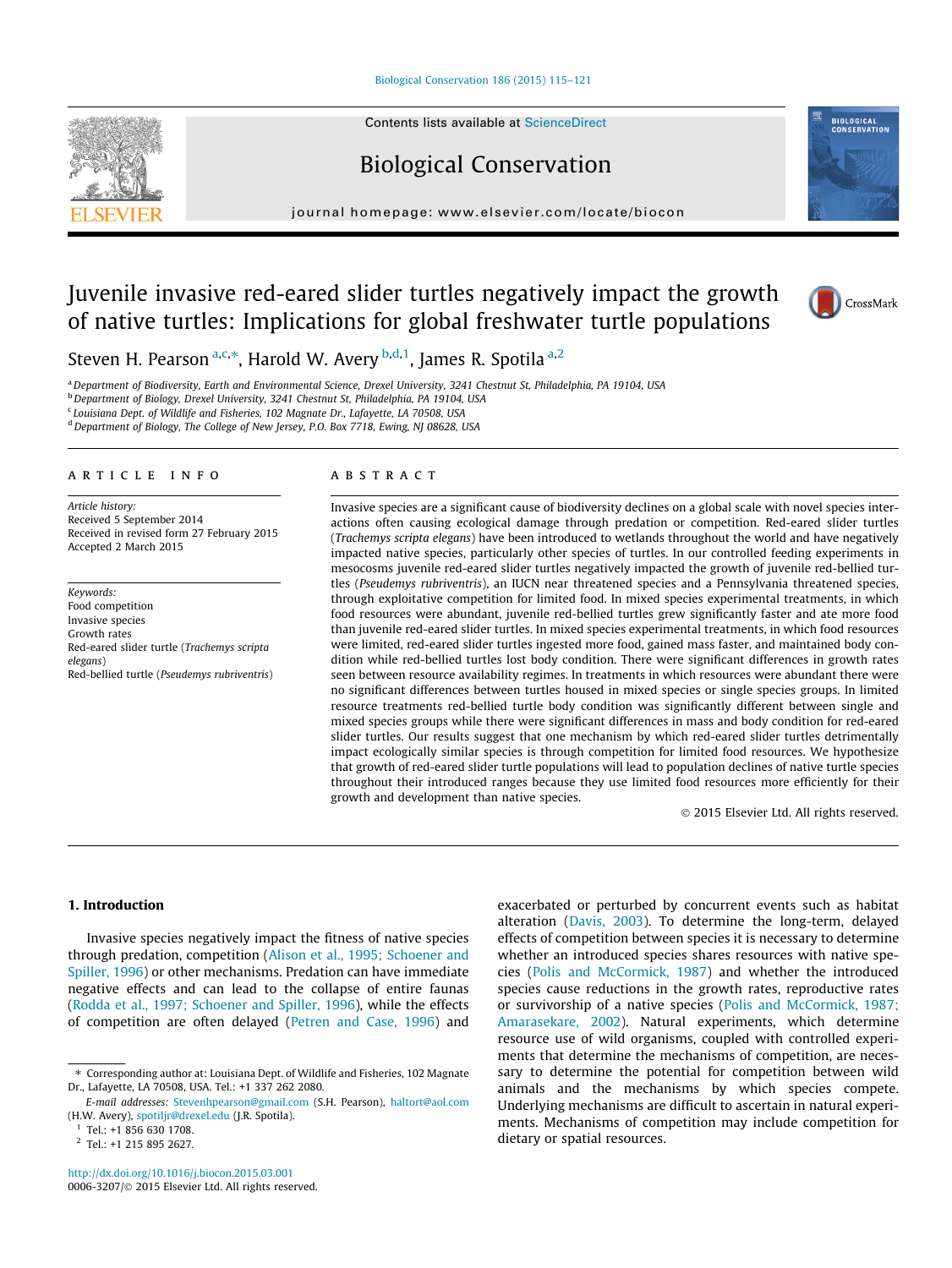Fitness metrics such as growth rates, fecundity and survivorship have all been used to estimate an organism's long term fitness ([Schmidt and Levin, 1985; Stearns et al., 2000\)](#page-6-0). The Body Condition Index (BCI) is a method that has been used to estimate short-term shifts in an organism's health status and to infer instantaneous fitness levels throughout different stages of an organism's life ([Litzgus et al., 2008; Shine et al., 2001; Wallis et al., 1999\)](#page-6-0). The effects of resource limitations on fitness are demonstrated when fitness metrics are different between high and low resource environments. Competition is demonstrated when fitness metrics are suppressed by the presence of a competitor ([Polis and](#page-6-0) [McCormick, 1987](#page-6-0)).

Here we report the results of an experiment in which a species of turtle (red-eared slider turtle (Trachemys scripta elegans)), known to be highly invasive on a global scale was competitively superior to a native species (red-bellied turtle (Pseudemys rubriventris), which is not known to have invasive tendencies. Our experiment reveals a mechanism by which red-eared slider turtles cause reductions of fitness in red-bellied turtles and potentially other native turtle species.

## 1.1. Study species

Red-eared slider turtles are native to the Mississippi River Valley of the United States with a broad distribution between Texas in the south and Illinois in the north ([Ernst and Lovich,](#page-6-0) [2009\)](#page-6-0). Red-eared slider turtles are the most widely introduced turtle species with a current global distribution on all continents except for Antarctica ([Lever, 2003](#page-6-0)). They are often introduced through the pet trade, as escaped food items or for religious purposes ([Ng et al., 2005; Ramsay et al., 2007\)](#page-6-0). In Europe red-eared slider turtles negatively impact native species including the European Pond turtles (Emys orbicularis) and the Spanish terrapin (Mauremys leprosa) through exploitative and interference competition ([Cadi and Joly, 2003, 2004; Polo-Cavia et al., 2009a,](#page-6-0) [2011\)](#page-6-0) and may negatively impact many other turtle species within their introduced range. In the coastal plain of the mid-Atlantic region of the United States the red-bellied turtle is an ecologically similar turtle that may be negatively impacted by introduced sympatric red-eared slider turtles [\(Pearson et al.,](#page-6-0) [2013; Stone, 2010\)](#page-6-0). These species are sympatric in areas where the red-eared slider turtles has been introduced into the range of the red-bellied turtle. Both species are carnivores as hatchling and shift toward herbivory as they mature ([Ernst and Lovich,](#page-6-0) [2009\)](#page-6-0). In general red-bellied turtles are larger than red-eared sliders at hatching and attain larger body size within their respective home ranges but red-eared slider have been documented to grow beyond the maximum size known for red-bellied turtles ([Ernst and Lovich, 2009\)](#page-6-0). Both species utilize aerial basking surfaces for thermoregulation, which is important for nutrient assimilation in reptiles [\(Ernst and Lovich, 2009\)](#page-6-0). If dietary or basking resources are limited for individuals of either species then overall fitness could be negatively impacted.

Red-bellied turtles are native to the Atlantic coastal plain of the United States between Massachusetts in the north and North Carolina in the south ([Ernst and Lovich, 2009\)](#page-6-0). Populations have declined across the northern portion of this species' range and a disjunct, federally threatened population still exists in Massachusetts while the remainder of the species' current distribution is from approximately New York City, NY south to North Carolina [\(Ernst and Lovich, 2009; Waters,](#page-6-0) [1962\)](#page-6-0). Findings from recent surveys in Pennsylvania show this species has declined in wetlands across the state, occurring in only 50% of wetlands where it was historically documented ([Stone, 2010](#page-6-0)).

# 2. Methods

#### 2.1. Experimental design

We conducted experiments with juvenile one year old turtles purchased from The Turtle Shack, a commercial breeder, Port Richey, FL, and imported to Pennsylvania under scientific collecting permits issued by the Commonwealth of Pennsylvania. Turtles were randomly selected and marked with a unique notch code filed into the marginal scutes for future identification. Experiments consisted of six treatments that were designed to test for intra- and inter-specific competition by altering turtle density and species composition while maintaining resource availability. Resource availability was maintained by providing equal amounts of resources (i.e. water [ $\sim$ 710 L], basking space [0.024 m<sup>2</sup>] and food [100 pellets/feeding event]) to each group thus manipulating resource availability by altering the density of turtles in each experimental treatment. Treatments with higher turtle density are referred to as low resource groups while those with lower density are referred to as high resource groups.

The experiment was a full factorial design and consisted of treatments composed of resource availability levels and species compositions. Resource availability had two levels (low, high) and species composition had three levels (mixed species, red-eared slider turtle only, red-bellied turtles only). The mixed species group were comprised of a 1:1 ratio of red-eared slider turtles and red-bellied turtles. Each of the six groupings were replicated three times.

#### 2.1.1. Husbandry

Experimental enclosures ( $n = 18$ ) were 1.83 m diameter polyethylene tanks (Dura Life S15595) and contained a single basking platform measuring 13.5 cm  $\times$  18 cm. This size basking platform was designed to enable 100% of the turtles ( $N = 6$ ), within the high resource availability treatments, to bask simultaneously without necessarily interacting but only 50% of turtles  $(N = 6)$ , in low resource availability treatments, to bask simultaneously. Water level was maintained at approximately 27 cm to ensure the basking platform remained just above water. Experimental enclosures were kept outdoors, received morning sun and were shaded in the afternoon. Enclosures were covered with 80% shade cloth at all times except for 4 h periods during feeding/observation periods and during tank cleaning and turtle measuring. Shade cloth kept debris from settling in the enclosures and maintained cooler water. Enclosures were skimmed daily to keep the water free of debris and to ensure that no additional food items were available. Enclosures were emptied and sanitized weekly with bleach and scrubbed clean to eliminate algal growth, a potential food. Weekly water changes also limited waste and kept water temperatures lower which encouraged use of the basking sites. Water temperatures fluctuated with ambient temperature. If water temperature reached 34  $\degree$ C for a 24 h period it was replaced with cool water. All treatments within a replicate were fed simultaneously on Monday, Tuesday, Thursday and Friday with Zoo Med Natural Aquatic Turtle Food (Item # ZM-55B). Food pellets (100) were placed in an indentation approximately 3.5 cm  $\times$  10.5 cm, centered on the feeding/basking platform, where turtles consumed food for 45 min undisturbed.

All experimental procedures were conducted under an approved protocol by Drexel University Institutional Animal Care and Use Committee.

## 2.1.2. Acclimatization period

Turtles were placed in their experimental enclosures and acclimatized to the experimental conditions and procedures for a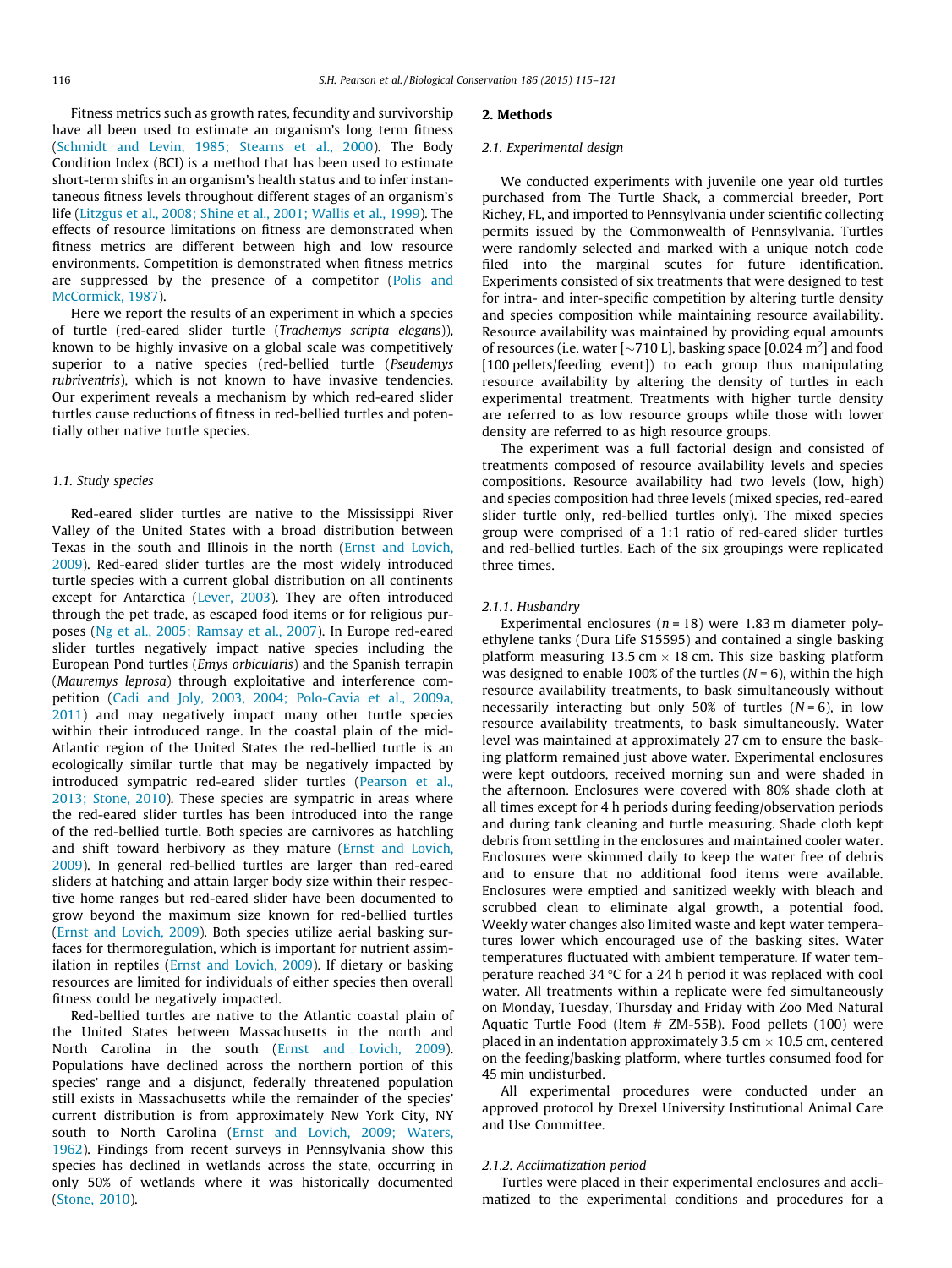21 day period. During the first 14 days of acclimatization the amount of food consumed by turtles fed ad libitum was determined by calculating the number of individual pellets consumed during ad libitum 45 min feeding period by each treatment. We used results from the ad libitum feeding trials to determine that 100 pellets were enough to feed high resource groups while ensuring that food resources were not limiting, yet not provide much excess food. Under this feeding regime high resource groups continued to be fed ad libitum, while low resource groups were fed 50% ad libitum amounts.

# 2.1.3. Individual turtle ingestion

Prior to feeding a digital camera from an eight-Channel Smart DVR security system (SVAT CV301-8CH-008) was suspended directly above the feeding platform and connected to the DVR to record feeding activity which was used to determine the amount of food consumed by each turtle. Each camera's position was checked using an LCD screen attached to the DVR to ensure that the feeding platform and the surrounding water were in view for recording turtle feeding and activity. Food ingestion rates were determined for each turtle by reviewing videos and tallying the number of pellets ingested.

## 2.1.4. Growth rates and body condition indices calculations

Measurements for each turtle were taken weekly. They included carapace length, carapace width, carapace height, plastron length and mass. All length measurements were to the nearest 0.1 mm using a digital caliper (Control Company Model # 3418). Mass was measured to the nearest 0.01 g (OHAUS Scout Pro digital balance Model No. SP202). All measurements were taken by the same researcher (SHP) throughout the experiment to ensure consistency.

We used weekly measurements to calculate growth rates and body condition indices for individual turtles. We calculated individual turtle growth rates using linear regression on the plastron length and mass over the experimental duration (11 weeks). Body condition indices were estimated using the formula used by [Wallis et al. \(1999\),](#page-6-0) which divides body mass (g) by the turtle's volume. The volume was calculated as the carapace length cubed. ([Wallis et al., 1999](#page-6-0)).

## 2.2. Data analysis

#### 2.2.1. Growth rate

We analyzed differences between plastron length, mass and body condition using Linear Mixed Effect (LMER) models. The LMER included Plastron Length (PL), Mass or Body Condition Index (BCI) as the response variables. Treatments, time and their interactions were treated as the fixed effects. Replicate block and individuals were treated as nested random effects, with contributions to both the response variable and its rate of change over time [\(Gelman and Hill, 2007; Zuur et al., 2009](#page-6-0)). We determined significant differences and obtained P-values between treatments by fitting reduced models that omitted the fixed effects terms of interest and testing, with Analysis of Variance, whether these omissions significantly degraded the predictive power of the model ([Quinn and Keough, 2008](#page-6-0)). All statistical analyses were performed in Program R ([R Development Core Team, 2011\)](#page-6-0); Linear Mixed Effect models were run with LMER in the LME4 package ([Bates and Maechler, 2009\)](#page-6-0).

#### 2.2.2. Ingestion

Using two-way ANOVAs we determined whether there were significant differences in ingestion rates for each treatment type between replicates and between species. In cases where significant differences existed between replicates we determined which replicates were significantly different from one another through model simplification ([Crawley, 2013](#page-6-0)). Model simplification determined which replicates were significantly different by stepwise omission of replicates from the model. A model with an omitted replicate that is not significantly different implied that the omitted replicate was significantly different from the other replicates. If significant differences existed between replicates we tested those individually using two-tailed student t-tests. For results without significant differences between replicates we used the combined means to determine if there were differences between species.

# 3. Results

## 3.1. Growth rates

Mean growth rates (plastron length) ranged from 0.2 mm/wk for red-bellied turtles housed alone in the low resource availability treatment to 0.58 mm/wk for red-bellied turtles and red-eared slider turtles housed in the mixed species high resource and single species high resource treatment, respectively [\(Table 1](#page-3-0)). Mean growth rates (body mass) ranged from 0.79 g/wk for red-bellied turtles housed in the low resource treatment to 1.79 g/wk for red-bellied turtles housed in the mixed species high resource treatment. Changes in Body Condition Index (BCI) throughout the experiment ranged from  $-0.0005$  g/cm<sup>3</sup> for red-bellied turtles housed with red-eared slider turtles in the low resource treatment to 0.0007  $g/cm<sup>3</sup>$  for red-eared slider turtles housed with redbellied turtles in the low resource treatment.

#### 3.1.1. Comparisons between resource availability groups

Growth rates of red-bellied turtles were significantly greater in high resource treatments than in low resource treatments in mixed species groups ([Tables 1 and 2](#page-3-0); [Fig. 1](#page-4-0)a, c, e). In contrast, there were no statistically significant differences in growth rates between redeared slider turtles in low resource or high resource treatments in mixed species groups [\(Tables 1 and 2;](#page-3-0) [Fig. 1a](#page-4-0), c, e).

When housed with conspecifics, both red-bellied turtles and red-eared slider turtles grew significantly faster in high resource treatments than in low resource treatments, (PL and body mass; [Tables 1 and 2](#page-3-0); [Fig. 1](#page-4-0)b and d). There were no significant differences in body condition indices change over time between redbellied turtles or red-eared slider turtles housed with conspecifics in low resource vs. high resource treatments [\(Tables 1 and 2;](#page-3-0) [Fig. 1](#page-4-0)f).

#### 3.1.2. Comparisons within resource availability groups

Under low resource availability, red-bellied turtle body conditions increased significantly faster when housed with conspecifics than when housed with red-eared slider turtles ([Tables 1 and 3](#page-3-0); [Fig. 1e](#page-4-0) and f). Under the same low resource conditions, red-eared slider turtles grew faster when housed in mixed species groups than when housed with conspecifics (body mass and body condition; [Tables 1 and 3](#page-3-0); [Fig. 1c](#page-4-0) and e). For all metrics, red-eared slider turtles changed significantly faster than red-bellied turtles when housed together under low resource conditions (PL, body mass, and body condition; [Tables 1 and 3;](#page-3-0) [Fig. 1a](#page-4-0), c, e).

Under high resource conditions there were no significant differences in growth metrics in red-bellied turtles or red-eared slider turtles when housed with conspecifics ([Tables 1 and 3\)](#page-3-0). Red-bellied turtles grew significantly faster than red-eared slider turtles when housed together under high resource conditions (plastron length and mass; [Tables 1 and 3](#page-3-0); [Fig. 1](#page-4-0)a and c).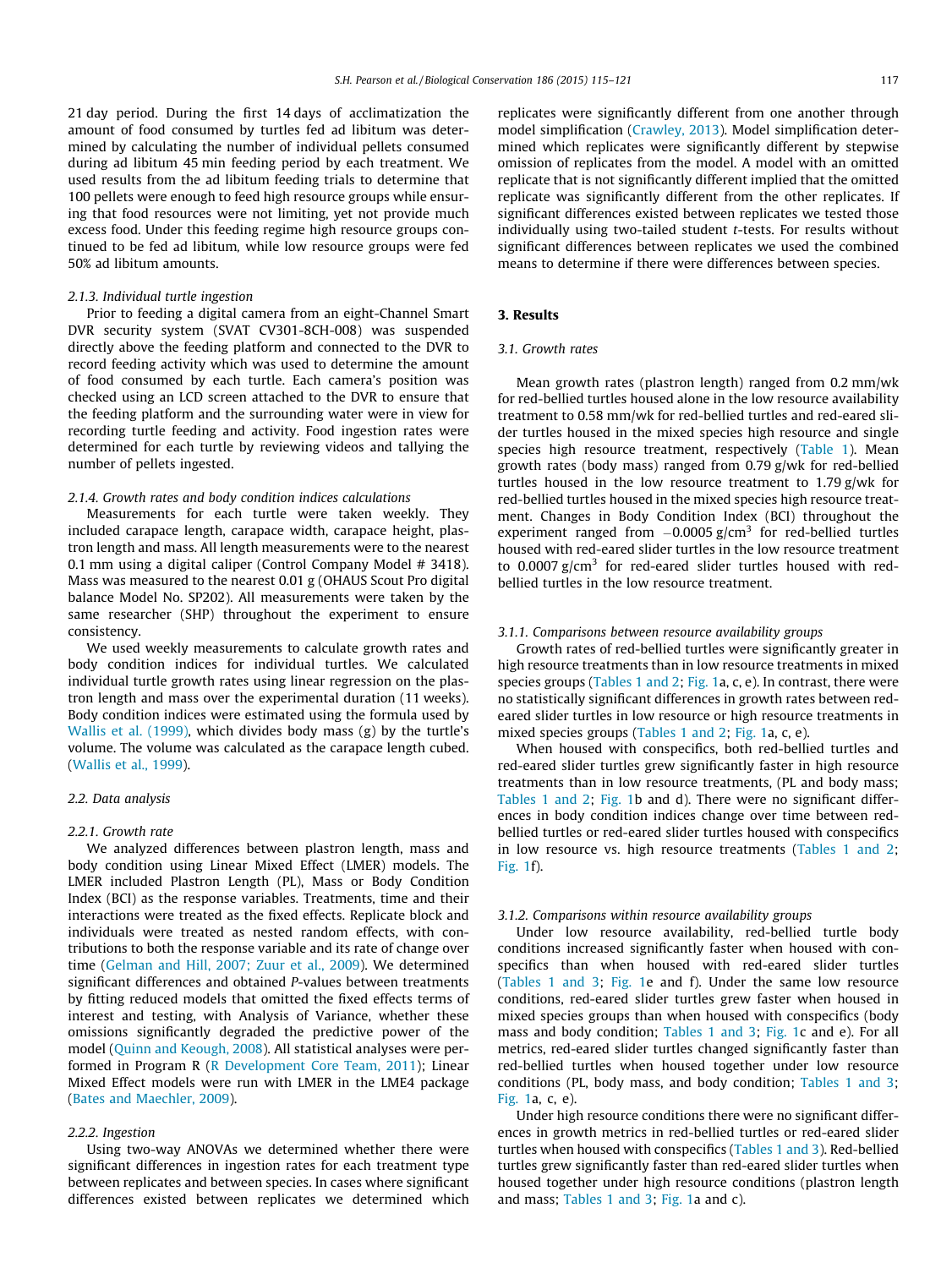<span id="page-3-0"></span>

| Mean changes over time in plastron length, mass and body condition index ± standard error of the mean (S.E.M) of red-bellied turtles (Pr) and red-eared slider turtles (Ts) grown in experimental mesocosms under low resource<br>pecies (LRMS), low resource single species (LRSS), high resource mixed species ( | LRMS                  |                         | LRSS                 | HRMS) and high resource single species (HRSS) conditions. | HRMS                 |                     | HRSS                |                      |
|--------------------------------------------------------------------------------------------------------------------------------------------------------------------------------------------------------------------------------------------------------------------------------------------------------------------|-----------------------|-------------------------|----------------------|-----------------------------------------------------------|----------------------|---------------------|---------------------|----------------------|
|                                                                                                                                                                                                                                                                                                                    | ì                     |                         | ì                    |                                                           |                      |                     |                     |                      |
| $Plastron$ length $\pm$ S.E.M (mm/wk)                                                                                                                                                                                                                                                                              | $0.28 \pm 0.02$       | $0.41 \pm$              | $0.20 \pm 0.02$      | $0.40 \pm 0.02$                                           | $0.58 \pm 0.1$       | $0.50 \pm 0.13$     | $0.38 \pm 0.11$     | $0.58 \pm 0.05$      |
| $Mass \pm S.E.M (g/wk)$                                                                                                                                                                                                                                                                                            | $0.79 \pm 0.07$       | 0.16<br>$1.09 +$        | $0.79 \pm 0.06$      | $0.99 \pm 0.02$                                           | $1.79 \pm 0.17$      | $1.20 \pm 0.29$     | $1.29 \pm 0.32$     | $1.45 \pm 0.15$      |
| Body condition index $\pm$ S.E.M (g/cm <sup>3</sup> )                                                                                                                                                                                                                                                              | $-0.00053 \pm 0.0001$ | 0.0001<br>$0.00075 \pm$ | $0.00015 \pm 0.0001$ | $0.00046 \pm 0.0001$                                      | $0.00065 \pm 0.0002$ | $.00067 \pm 0.0002$ | $0.0002 \pm 0.0002$ | $0.00073 \pm 0.0002$ |

Table 1

#### 3.2. Ingestion rates

Two-way ANOVA comparisons indicated that red-eared slider turtles consumed more food pellets than red-bellied turtles when they were housed together in low resource conditions  $(F = 24.12)$  $p$  < 0.001,  $df = 1$ ). However, red-bellied turtles ate more pellets than red-eared slider turtles when they were housed together in high resource conditions ( $F = 8.14$ ,  $p = 0.005$ ,  $df = 1$ , [Fig. 2](#page-5-0)). There were no significant differences between the number of pellets consumed by red-bellied turtles or red-eared slider turtles housed with conspecifics in either high resource groups ( $F = 1.9$ ,  $p = > 0.1$ ,  $df = 1$ ) or low resource groups ( $F = 0.194$ ,  $p = 0.66$ ,  $df = 1$ ), [\(Table 2](#page-4-0), [Fig. 2\)](#page-5-0).

# 4. Discussion

In controlled feeding experiments red-eared slider turtles negatively impacted the growth rates of red-bellied turtles. When food resources were limited red-eared slider turtles ingested more food, gained mass faster, and maintained body condition compared to red-bellied turtles which exhibited a decline in body condition. Thus, when food resources were limited red-eared slider turtles outcompeted red-bellied turtles for food. When housed with conspecifics, red-eared slider turtles grew slower than when housed with mixed species groups, which suggests that for red-eared slider turtles intraspecific competition is more important than interspecific competition.

In high resource conditions red-bellied turtles grew faster than red-eared slider turtles when housed together. This suggests that under the experimental conditions red-bellied turtles have an inherent ability to grow faster than red-eared slider turtles when food is not limited and interspecific competition is reduced.

Juvenile red-bellied turtles may grow up to 0.78 mm/wk plastron length ([Graham, 1971; Haskell et al., 1996](#page-6-0)) and red-eared slider turtles may grow up to 1.2 mm/wk plastron length ([Avery](#page-6-0) [et al., 1993; McRobert and Hopkins, 1998](#page-6-0)). For both species the maximum experimental growth that we measured (0.58 mm/wk plastron length) was below their maximum potential growth rates. Thus, the experimental growth rates we documented were due to experimental conditions and not inherent differences in the growth rates of each species.

Our results suggest that interspecific competition may limit the growth of juvenile red-bellied turtles because red-bellied turtles grow faster than red-eared slider turtles in mixed species groups when resources are abundant, but grow slower than red-eared slider turtles in mixed species groups when resources are limited. Our results, coupled with previous research on interactions of red-eared slider turtles and native turtle species in Europe [\(Cadi](#page-6-0) [and Joly, 2003, 2004; Polo-Cavia et al., 2009a\)](#page-6-0), indicate that the global red-eared slider turtle invasion may negatively impact turtle populations in regions where red-eared slider turtle populations have become established by outcompeting native species for limited food resources.

# 4.1. Mechanism for impacting native species

Under experimentally controlled conditions red-eared slider turtles are better competitors than red-bellied turtles, European pond turtles, and Spanish terrapins ([Cadi and Joly, 2003, 2004;](#page-6-0) [Polo-Cavia et al., 2011\)](#page-6-0). In our experiment and those of [Polo-](#page-6-0)[Cavia et al. \(2011\),](#page-6-0) red-eared slider turtles ingested more food than native turtle species when competing for food with other species than with conspecifics. In our experiment and those of [Cadi and](#page-6-0) [Joly \(2003\)](#page-6-0) red-eared slider turtles in mixed species groups continued to gain mass and maintain body condition while the native turtle species lost mass and body condition. In [Cadi and Joly's](#page-6-0)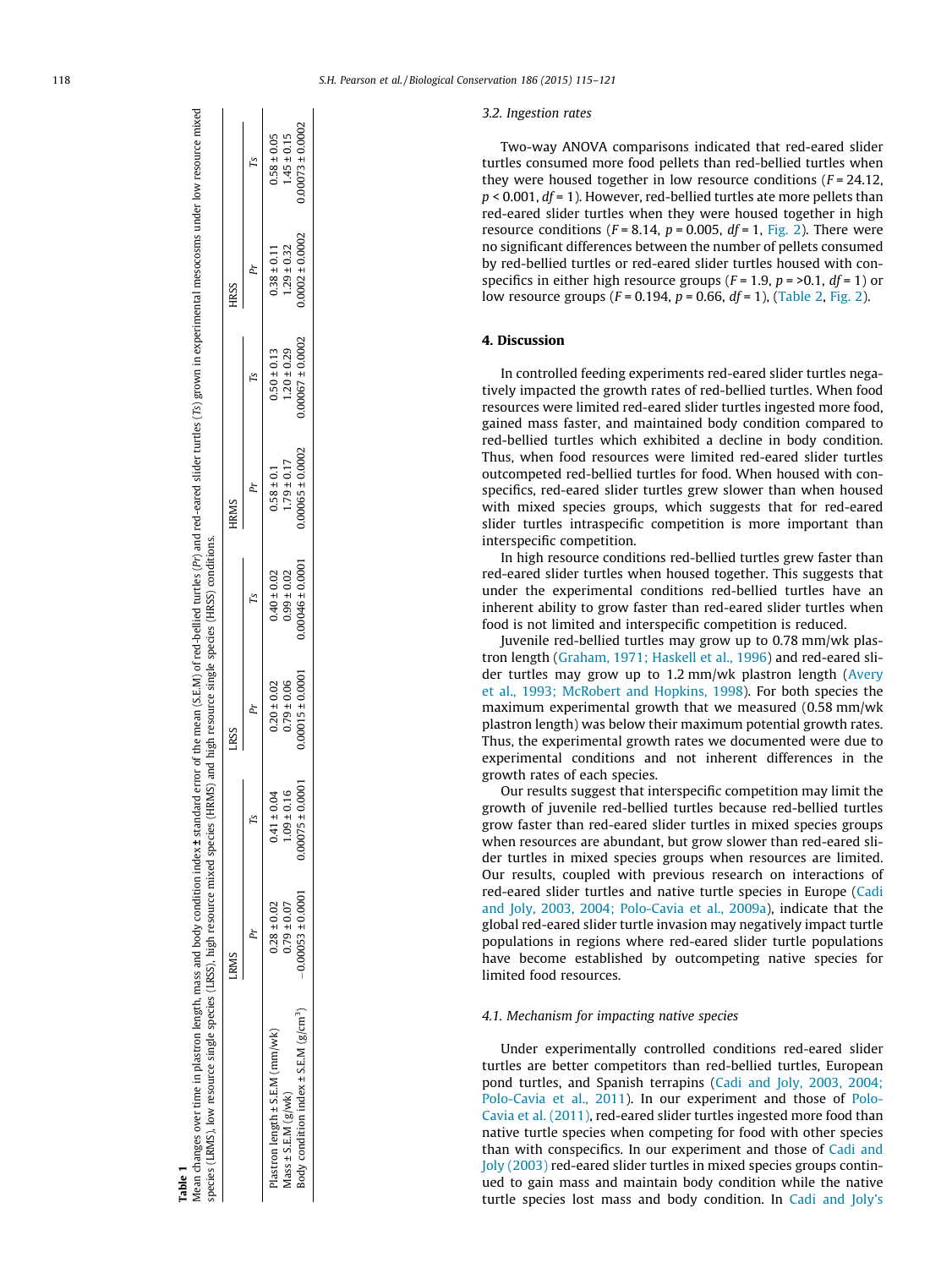<span id="page-4-0"></span>

Fig. 1. Mean weekly measurements of plastron length, mass and body condition for each experimental treatment. Mixed species group's are shown in the left column and single species group's in the right. Linear regressions indicate each experimental group's mean growth rate. Low resource red-bellied turtles (Pr) are shown with open circles and high resources red-bellied turtles are indicated by the open squares. Low resource red-eared slider turtles (Ts) are shown with open triangles and high resource red-eared slider turtles are indicated by the x. Error bars indicate the standard error of the mean.

#### Table 2

Results of comparisons between low and high resource groups for all three metrics. P-values were obtained through comparisons between Linear Mixed Effect Models and reduced models which omitted the fixed effects interaction terms. Results shown are for Plastron Length (PL), Mass and Body Condition Index (BCI) for low resource groups (LR) and high resource groups (HR) in mixed species red-bellied turtle (MS-Pr), mixed species red-eared slider turtle (MS-Ts), single species red-bellied turtle (Pr) and single species red-eared slider turtle (Ts) treatments. Statistically significant results are highlighted in bold.

|            | $LR$ -MSPr – HR-MSPr | $LR-MSTs - HR-MSTs$ | $LR-Pr - HR-Pr$ | $LR-Ts - HR-Ts$ |
|------------|----------------------|---------------------|-----------------|-----------------|
| PL         | 0.007                | 0.297               | 0.013           | 0.005           |
| Mass       | 0.002                | 0.593               | 0.049           | 0.002           |
| <b>BCI</b> | <0.001               | 0.767               | 0.808           | 0.163           |

[\(2003\)](#page-6-0) extended duration experiments these interactions resulted in decreased survivorship of the native species. These findings support the hypothesis that red-eared slider turtles are superior competitors for limited food compared to native species and suggest a mechanism for how red-eared slider turtles may negatively impact native species throughout their introduced range. Decreased growth rates of native species may result in decreased recruitment rates, reduced population sizes and reduced population viabilities of impacted species [\(Congdon et al., 1993](#page-6-0)).

In wetlands of southeastern Pennsylvania, where populations of native red-bellied turtles and introduced red-eared slider turtles are sympatric, many wetlands have been fragmented, and dietary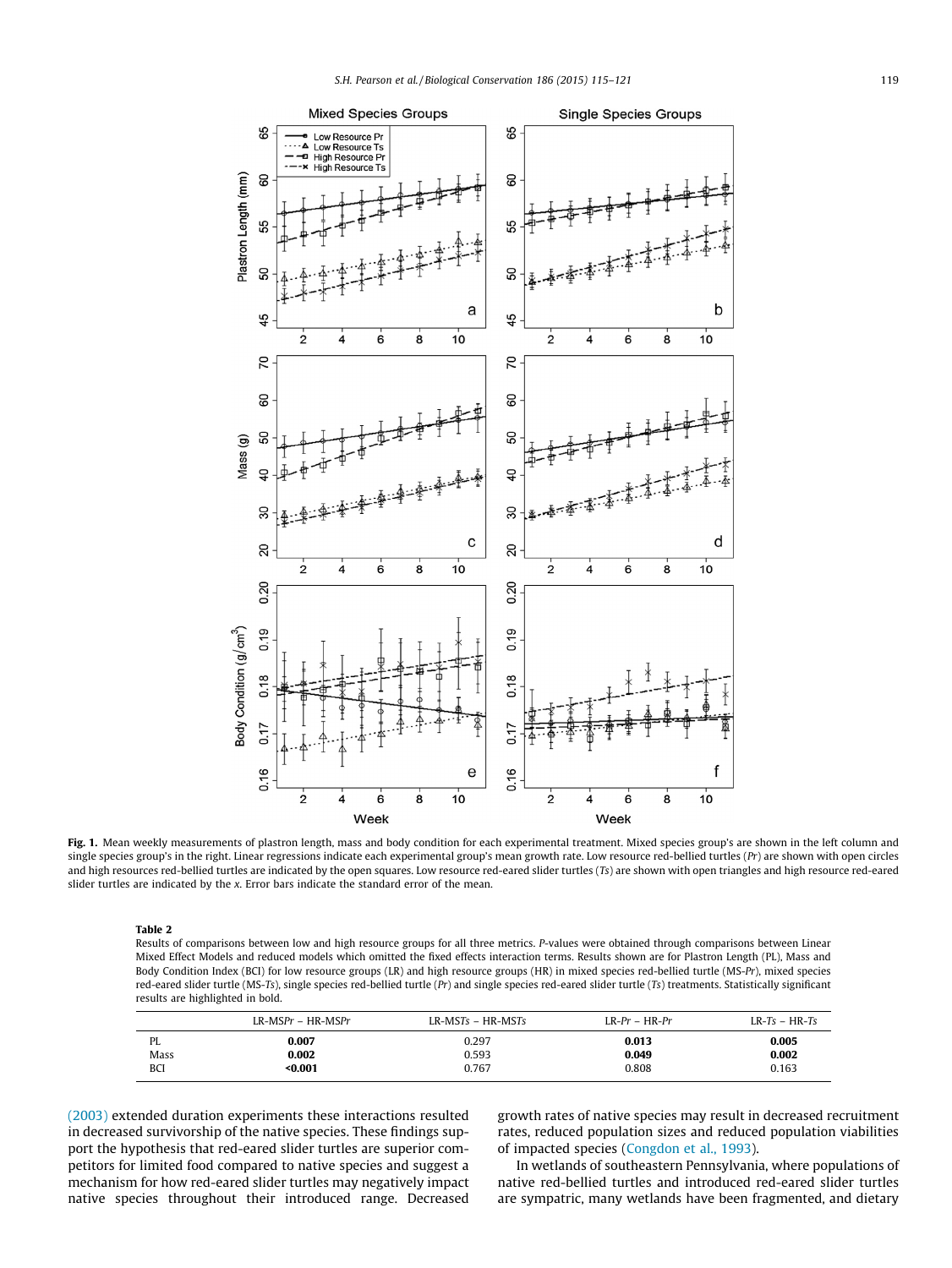#### <span id="page-5-0"></span>Table 3

Results of comparisons within low and high resource groups for all three metrics. P-values were obtained through comparisons between Linear Mixed Effect Models and reduced models which omitted the fixed effects interaction terms. Results shown are for Plastron Length (PL), Mass and Body Condition Index (BCI) for growth rates between red-bellied turtles (Pr) housed in low resource mixed species groups and single species groups, red-eared slider turtles (Ts) housed in low resource mixed species groups and single species groups, red-bellied turtles and red-eared slider turtles raised together in low resource conditions, red-bellied turtles housed in high resource mixed species groups and single species groups, red-eared slider turtles housed in high resource mixed species groups and single species groups and red-bellied turtles and red-eared slider turtles raised together in high resource conditions.

|        | Low resource    |                 |                 | High resource   |                 |                 |
|--------|-----------------|-----------------|-----------------|-----------------|-----------------|-----------------|
|        | Within species  |                 | Between species | Within species  |                 | Between species |
|        | Pr mixed/single | Ts mixed/single | Pr & Ts mixed   | Pr mixed/single | Ts mixed/single | Pr & Ts mixed   |
| (PL)   | 0.17            | 0.73            | 0.007           | 0.13            | 0.32            | 0.008           |
| (Mass) | 0.97            | 0.03            | $0.001$         | 0.23            | 0.19            | $0.001$         |
| (BCI)  | $0.001$         | 0.004           | $0.001$         | 0.22            | 0.80            | 0.76            |



Fig. 2. Mean number of pellets consumed per turtle during feeding periods. Red-bellied turtles are shown in dark grey and red-eared slider turtles are shown in light grey. The ⁄ and brackets indicate significant differences found between experimental treatments. Error bars indicate the standard error of the mean.

overlap between these two species has increased ([Pearson et al.,](#page-6-0) [2013; Stone, 2010](#page-6-0)). In southeastern Pennsylvania wetlands, the ratio of red-bellied turtles to red-eared slider turtles varies across the gradient of having either only one of the two species to having an equal number of both species [\(Stone, 2010](#page-6-0)). Ephemeral resources (e.g. fruit from trees) may be important components of turtle diets and occur as point sources while other resources may be more widely distributed in the environment. In wetland environments interference and exploitative competition for ephemeral resources may occur and provide similar competitive conditions to those provided during these experiments while more broadly dispersed dietary resources are more likely to result in exploitative competition. We hypothesize that red-eared slider turtles are negatively impacting red-bellied turtles in highly fragmented wetland landscapes in which resource limitations occur. Further studies of wild populations are needed to determine the broad scale implications of our findings in Pennsylvania and across the globe.

# 4.2. Effects of differences in resource availability

In our experiments we found that juvenile red-eared slider turtle growth rates did not respond to the alteration of available dietary resources. In high resource groups that contained red-eared slider turtles and in the low resource mixed species groups the mean number of pellets consumed per red-eared slider turtle remained the same. This suggests that juvenile red-eared slider turtles were more efficient consumers than juvenile red-bellied turtles when resources were limited. Our results differ from other studies in which red-eared slider turtles experienced differential growth rate under different resource regimes and environmental variables [\(Aresco, 2010; Avery et al., 1993; Dunham and Gibbons,](#page-6-0) [1990; Gibbons, 1970; Gibbons et al., 1981; Webb, 1961\)](#page-6-0). These differences were likely due to differences in experimental design and environmental conditions.

The similar growth rates between red-eared slider turtles in high resource and low resource mixed species groups suggest that red-eared slider turtles outcompete red-bellied turtles in limited resource environments. In contrast, the different growth rates between red-eared slider turtles in low resource and high resource single species groups suggests that intra-specific competition retards red-eared slider growth in the presence of conspecifics.

# 5. Conclusion

The continued introduction and expansion of invasive species across the globe is of concern to researchers, conservationists and managers worldwide [\(Lockwood et al., 2007; Pimentel et al.,](#page-6-0)